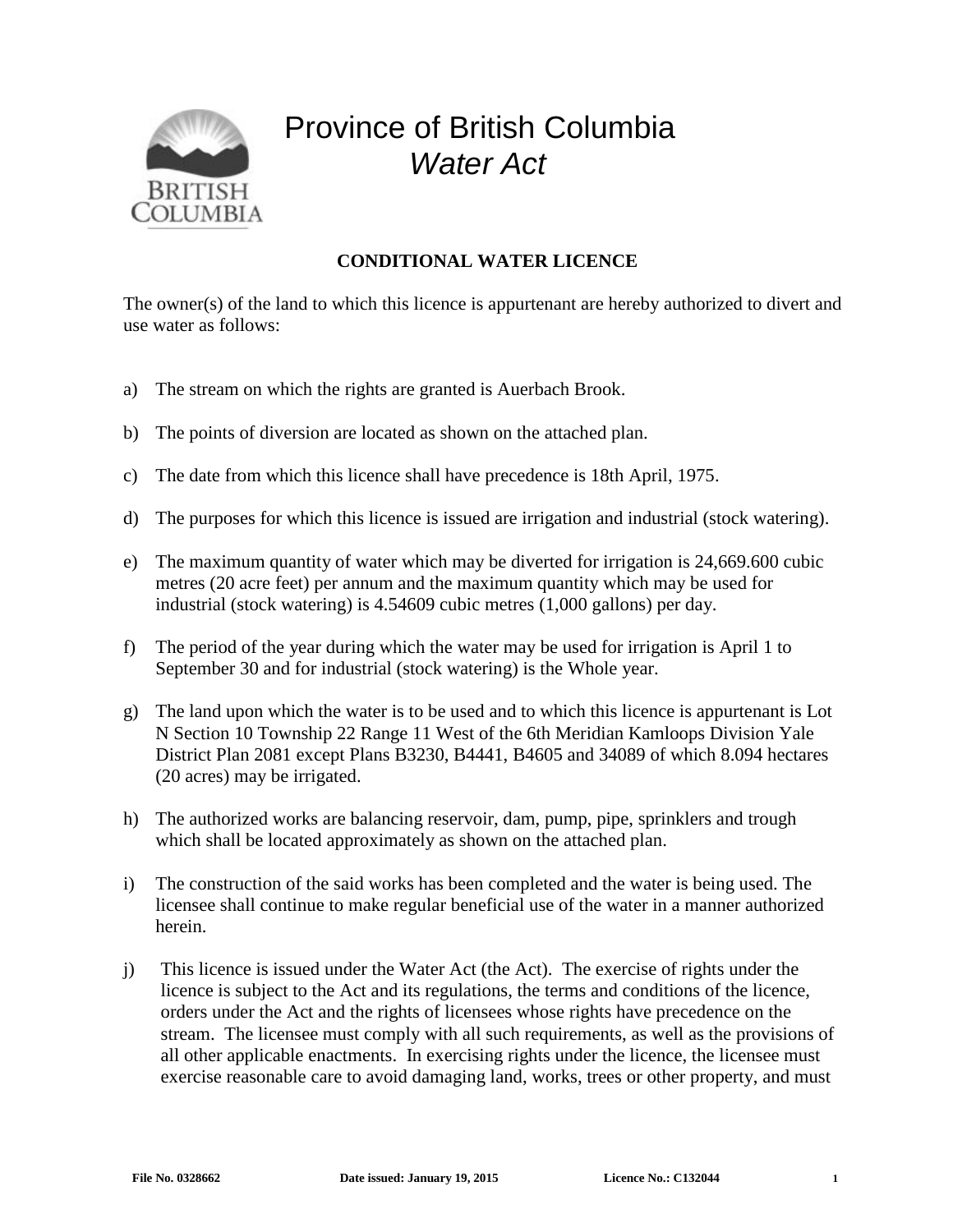make full compensation to the owners for damage or loss resulting from construction, maintenance, use, operation or failure of the works.

- k) The industrial stock watering purpose authorized by this licence is for use outside the wetted perimeter of the source in a trough located approximately as shown on the attached plan.
- l) The dam authorized under clause (h) is subject to the Dam Safety Regulations and shall be designed, constructed and maintained to the satisfaction of a Dam Safety Officer under the Water Act and in accordance with the Canadian Dam Association Guidelines.
- m) This Licence is issued in substitution of Conditional Water Licence 46134.

føds

Rick Sommer Assistant Regional Water Manager/District Manager